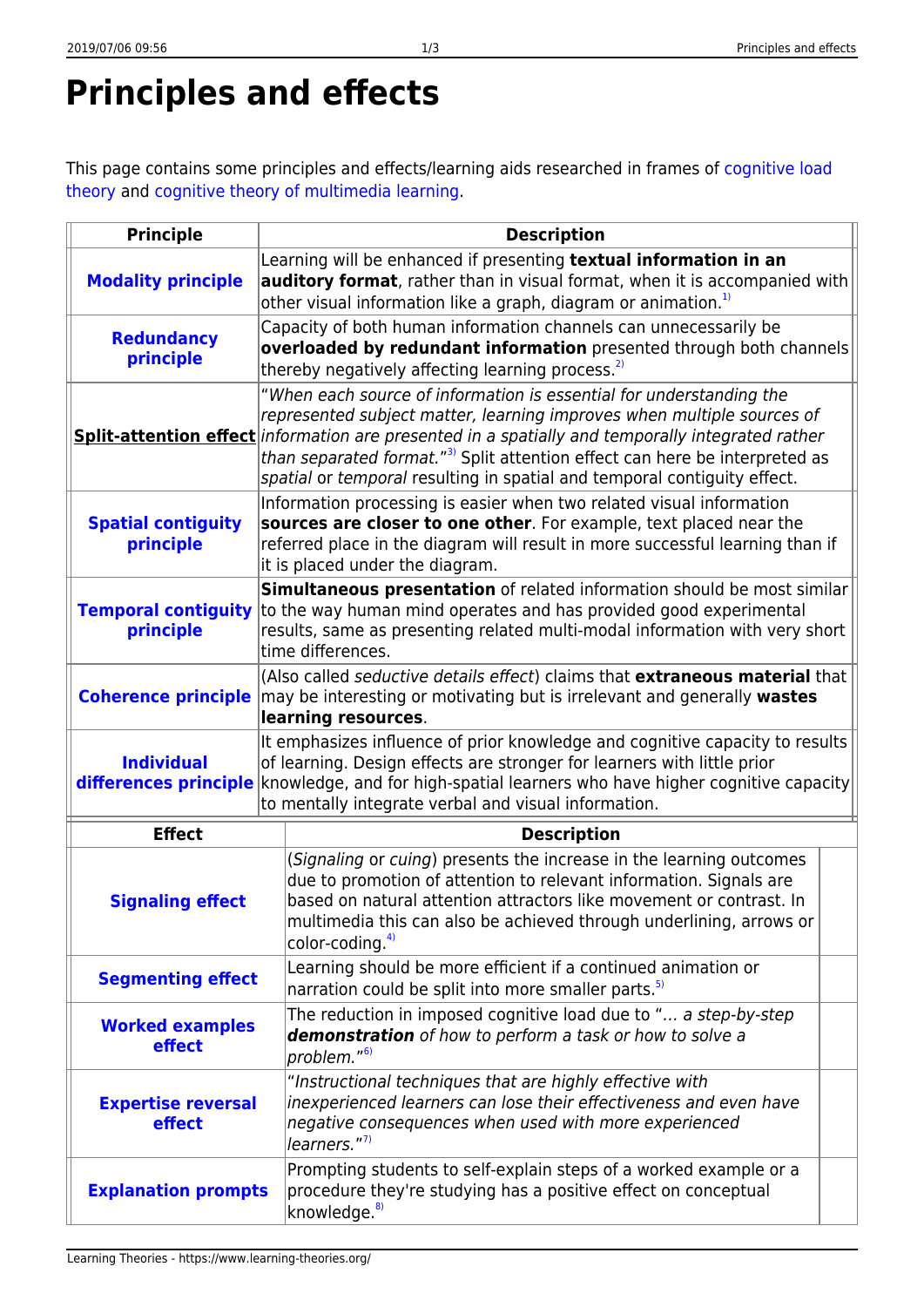| <b>Effect</b>                                      | <b>Description</b>                                                                                                                                                                                                                                                                      |  |
|----------------------------------------------------|-----------------------------------------------------------------------------------------------------------------------------------------------------------------------------------------------------------------------------------------------------------------------------------------|--|
| <b>Collective Working-</b><br><b>Memory Effect</b> | When the complexity of the material to be learned is low, individual<br>learning is more effective and more efficient than collaborative. For<br>complex materials, collaborative learning is superior since it allows<br>sharing working memory load among participants. <sup>9)</sup> |  |
| <b>Schema activation</b>                           | "Activation and utilization of learners' prior knowledge." <sup>10)</sup>                                                                                                                                                                                                               |  |
| <b>Learner control</b>                             | "Too much control causes cognitive overload and even experts<br>might experience difficulties in selecting, sequencing and pacing<br>huge amounts of information." 11)                                                                                                                  |  |

[1\)](#page--1-0)

[Ginns, Paul. Meta-analysis of the modality effect. Learning and Instruction 15, no. 4: 313-331. August](http://www.sciencedirect.com/science/article/pii/S0959475205000459) [2005.](http://www.sciencedirect.com/science/article/pii/S0959475205000459) [2\)](#page--1-0)

For example see: [Schmidt-Weigand, Florian, and Katharina Scheiter. The role of spatial descriptions in](http://www.sciencedirect.com/science/article/pii/S0747563210001445) [learning from multimedia. Computers in Human Behavior 27, no. 1: 22-28. January 2011.](http://www.sciencedirect.com/science/article/pii/S0747563210001445) [3\)](#page--1-0)

[Florax, Mareike, and Rolf Ploetzner. What contributes to the split-attention effect? The role of text](http://www.sciencedirect.com/science/article/pii/S0959475209000358) [segmentation, picture labelling, and spatial proximity. Learning and Instruction 20, no. 3: 216-224.](http://www.sciencedirect.com/science/article/pii/S0959475209000358) [June 2010.](http://www.sciencedirect.com/science/article/pii/S0959475209000358)

[4\)](#page--1-0) , [5\)](#page--1-0)

[8\)](#page--1-0)

[Visser, R. D. Exploring different instructional designs of a screen-captured video lesson: A mixed](http://etd.lib.clemson.edu/documents/1252424615/Visser_clemson_0050D_10312.pdf) [methods study of transfer of learning. PhD thesis. Clemson University. 2009.](http://etd.lib.clemson.edu/documents/1252424615/Visser_clemson_0050D_10312.pdf) [6\)](#page--1-0)

[Clark, Ruth Colvin, Frank Nguyen, and John Sweller. Efficiency in learning: evidence-based guidelines](http://books.google.com/books?id=iKVhZ4wj82cC) [to manage cognitive load. John Wiley and Sons, 2006.](http://books.google.com/books?id=iKVhZ4wj82cC) [7\)](#page--1-0)

[Kalyuga, Slava, Paul Ayres, Paul Chandler, and John Sweller. The Expertise Reversal Effect.](http://www.cs.pitt.edu/~chopin/references/tig/kayluga_ayres.pdf.pdf) [Educational Psychologist 38: 23-31, March 2003.](http://www.cs.pitt.edu/~chopin/references/tig/kayluga_ayres.pdf.pdf)

[Berthold, Kirsten, Heidi Röder, Daniel Knörzer, Wolfgang Kessler, and Alexander Renkl. The double](http://www.sciencedirect.com/science/article/pii/S0747563210001652)[edged effects of explanation prompts. Computers in Human Behavior 27, no. 1: 69-75, January 2011.](http://www.sciencedirect.com/science/article/pii/S0747563210001652) [9\)](#page--1-0)

[Kirschner, Femke, Fred Paas, and Paul A. Kirschner. Individual Versus Group Learning as a Function of](http://www.springerlink.com/content/puhvw0186j1h8258/) [Task Complexity: An Exploration into the Measurement of Group Cognitive Load. In Beyond](http://www.springerlink.com/content/puhvw0186j1h8258/) [Knowledge: The Legacy of Competence, edited by Jörg Zumbach, Neil Schwartz, Tina Seufert, and](http://www.springerlink.com/content/puhvw0186j1h8258/) [Liesbeth Kester, 21-28. Dordrecht: Springer Netherlands, 2008.](http://www.springerlink.com/content/puhvw0186j1h8258/) cited by [Kirschner, Femke, Fred Paas,](http://www.sciencedirect.com/science/article/pii/S0747563210001494) [and Paul A. Kirschner. Superiority of collaborative learning with complex tasks: A research note on an](http://www.sciencedirect.com/science/article/pii/S0747563210001494) [alternative affective explanation. Computers in Human Behavior 27, no. 1: 53-57, January 2011.](http://www.sciencedirect.com/science/article/pii/S0747563210001494) [10\)](#page--1-0)

[Kirschner, Paul A., Paul Ayres, and Paul Chandler. Contemporary cognitive load theory research: The](http://www.sciencedirect.com/science/article/pii/S0747563210002852) [good, the bad and the ugly. Computers in Human Behavior 27, no. 1: 99-105, January 2011.](http://www.sciencedirect.com/science/article/pii/S0747563210002852) [11\)](#page--1-0)

[Corbalan, Gemma, Liesbeth Kester, and Jeroen J.G. van Merriënboer. Learner-controlled selection of](http://celstec.org/content/learner-controlled-selection-tasks-different-surface-and-structural-features-effects-trans-0) [tasks with different surface and structural features: Effects on transfer and efficiency. Computers in](http://celstec.org/content/learner-controlled-selection-tasks-different-surface-and-structural-features-effects-trans-0) [Human Behavior 27: 76-81, January 2011.](http://celstec.org/content/learner-controlled-selection-tasks-different-surface-and-structural-features-effects-trans-0) cited by [Kirschner, Paul A., Paul Ayres, and Paul Chandler.](http://www.sciencedirect.com/science/article/pii/S0747563210002852) [Contemporary cognitive load theory research: The good, the bad and the ugly. Computers in Human](http://www.sciencedirect.com/science/article/pii/S0747563210002852) [Behavior 27, no. 1: 99-105, January 2011.](http://www.sciencedirect.com/science/article/pii/S0747563210002852)